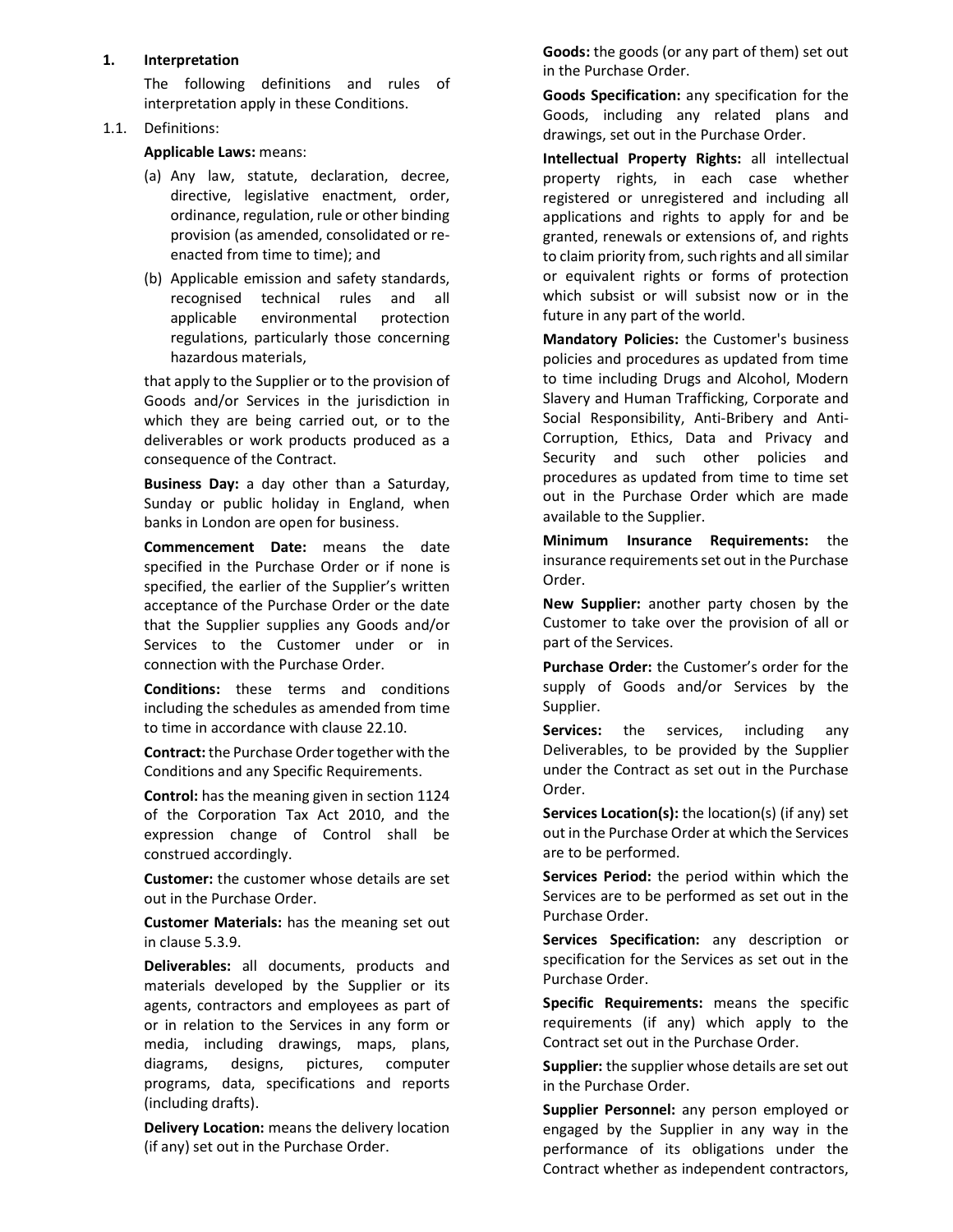employees, workers, temporary labour, consultants, agents, sub-contractors or otherwise.

TUPE: the Transfer of Undertakings (Protection of Employment) Regulations 2006 (SI 2006/246) (as amended).

Warranty Period: the period of time as set out in the Purchase Order.

- 1.2. Interpretation:
	- 1.2.1. A **person** includes a natural person, corporate or unincorporated body (whether or not having separate legal personality).
	- 1.2.2. A reference to a party includes its personal representatives, successors and permitted assigns.
	- 1.2.3. A reference to legislation or a legislative provision is a reference to it as amended or re-enacted. A reference to legislation or a legislative provision includes all subordinate legislation made under that legislation or legislative provision.
	- 1.2.4. Any words following the terms including, include, in particular, for example or any similar expression shall be construed as illustrative and shall not limit the sense of the words, description, definition, phrase or term preceding those terms.
	- 1.2.5. A reference to writing or written includes email.

#### 2. Basis of contract

- 2.1. This Contract shall commence on the Commencement Date.
- 2.2. The Purchase Order, the Conditions and any Specific Requirements apply to the Contract to the exclusion of any other terms that the Supplier seeks to impose or incorporate, or which are implied by law, trade custom, practice or course of dealing.
- 2.3. These are the terms and conditions which shall apply to the supply of both Goods and Services except where the application to one or the other is specified.
- 2.4. The Supplier waives any right it might otherwise have to rely on any term endorsed upon, delivered with or contained in any documents of the Supplier that is inconsistent with the terms of the Purchase Order, the Conditions and any Specific Requirements.
- 2.5. The Customer will not accept any Goods or Services provided by the Supplier unless ordered on the Customer's official purchase order form, issued by an authorised officer or employee of the Customer.

### 3. Supply of Goods

- 3.1. The Supplier shall ensure that the Goods shall:
	- 3.1.1. correspond with their description and any applicable Goods Specification;
	- 3.1.2. be of satisfactory quality (within the meaning of the Sale of Goods Act 1979) and fit for any purpose held out by the Supplier or made known to the Supplier by the Customer, expressly or by implication, and in this respect the Customer relies on the Supplier's skill and judgement;
	- 3.1.3. where they are manufactured products, be free from defects in design, materials and workmanship and remain so for the Warranty Period;
	- 3.1.4. comply with all applicable statutory and regulatory requirements relating to the manufacture, labelling, packaging, storage, handling and delivery of the Goods.
- 3.2. The Supplier shall ensure that at all times it has and maintains all the licences, permissions, authorisations, consents and permits that it needs to carry out its obligations under the Contract in respect of the Goods.
- 3.3. The Customer may inspect and test the Goods at any time before delivery. The Supplier shall remain fully responsible for the Goods despite any such inspection or testing and any such inspection or testing shall not reduce or otherwise affect the Supplier's obligations under the Contract.
- 3.4. If following such inspection or testing the Customer considers that the Goods do not comply or are unlikely to comply with the Supplier's undertakings at clause 3.1, the Customer shall inform the Supplier and the Supplier shall immediately take such remedial action as is necessary to ensure compliance.
- 3.5. The Customer may conduct further inspections and tests after the Supplier has carried out its remedial actions.
- 3.6. The Supplier warrants that it has the right to convey the Goods and that they are free of all liens and encumbrances.

#### 4. Delivery of Goods

- 4.1. The Supplier shall ensure that:
	- 4.1.1. the Goods are properly packed and secured in such manner as to enable them to reach their destination in good condition;
	- 4.1.2. each delivery of the Goods is accompanied by a delivery note which shows the Commencement Date, the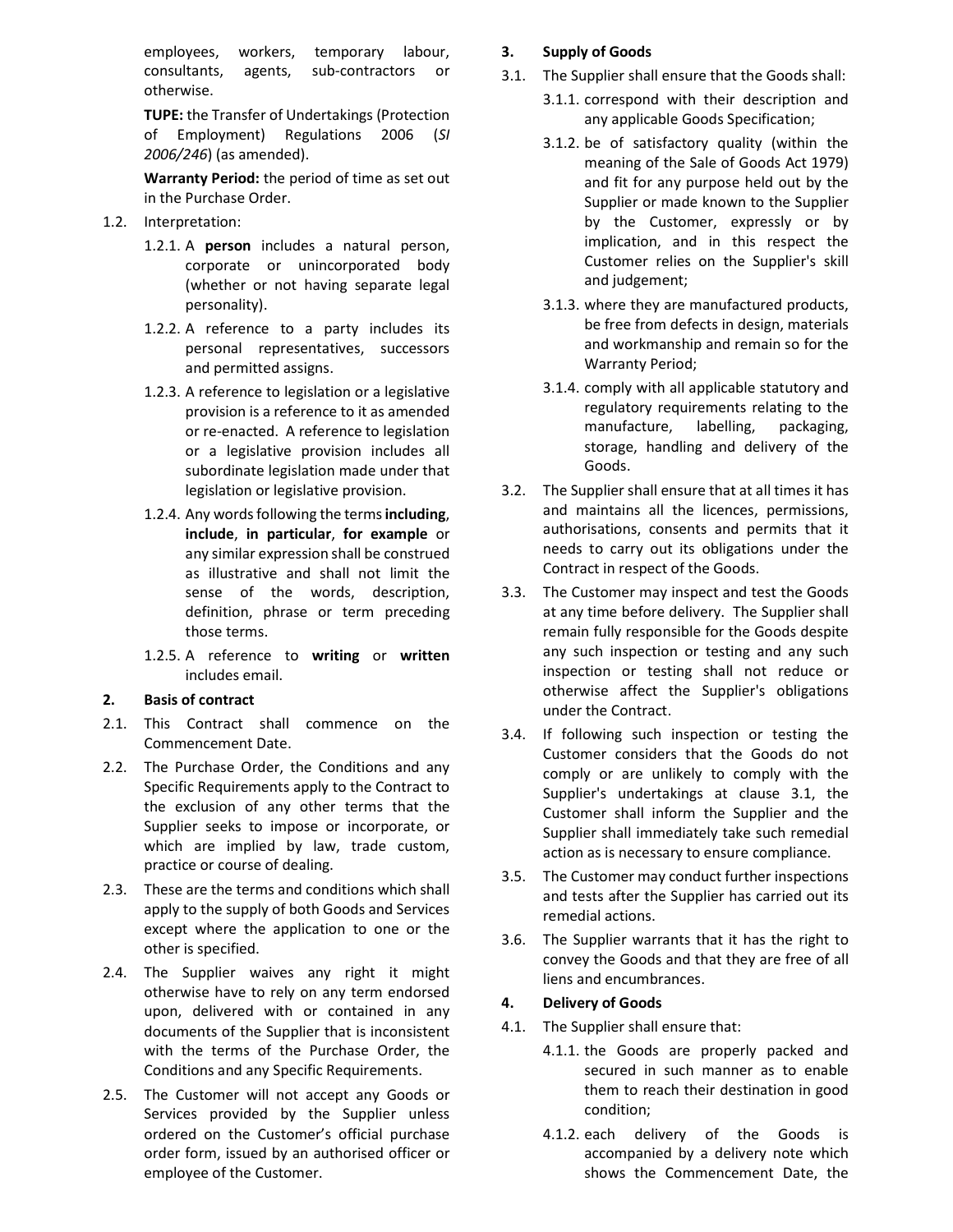product number (if any), the type and quantity of the Goods (including the code number of the Goods (where applicable)), special storage instructions (if any) and, if the Goods are being delivered by instalments, the outstanding balance of Goods remaining to be delivered; and

- 4.1.3. it states clearly on the delivery note any requirement for the Customer to return any packaging material for the Goods to the Supplier. Any such packaging material shall only be returned to the Supplier at the cost of the Supplier.
- 4.2. The Supplier shall deliver the Goods:
	- 4.2.1. on the date specified in the Purchase Order or, if no such date is specified, then within 7 days of the Commencement Date;
	- 4.2.2. to the Delivery Location or such other location as instructed by the Customer to the Supplier before delivery; and
	- 4.2.3. during the Customer's normal hours of business on a Business Day, or as instructed by the Customer.
- 4.3. Delivery of the Goods shall be completed on the completion of unloading of the Goods at the Delivery Location.
- 4.4. If the Supplier:
	- 4.4.1. delivers less than 100% of the quantity of Goods ordered, the Customer may reject the Goods; or
	- 4.4.2. delivers more than 105% of the quantity of Goods ordered,

the Customer may at its sole discretion reject the Goods or the excess Goods,

and any rejected Goods shall be returnable at the Supplier's risk and expense. If the Supplier delivers more or less than the quantity of Goods ordered, and the Customer accepts the delivery, the Supplier shall make a pro rata adjustment to the invoice for the Goods.

- 4.5. The Supplier shall not deliver the Goods in instalments without the Customer's prior written consent. Where it is agreed that the Goods are delivered by instalments, they may be invoiced and paid for separately. However, failure by the Supplier to deliver any one instalment on time or at all or any defect in an instalment shall entitle the Customer to the remedies set out in clause 6.1.
- 4.6. Title and risk in the Goods shall pass to the Customer on completion of delivery.

#### 5. Supply of Services

- 5.1. The Supplier shall supply the Services to the Customer during the Services Period at the Services Location in accordance with the terms of the Contract.
- 5.2. The Supplier shall meet any performance dates for the Services specified in the Purchase Order or that the Customer notifies the Supplier and time is of the essence in relation to any of those performance dates.
- 5.3. In providing the Services, the Supplier shall:
	- 5.3.1. co-operate with the Customer in all matters relating to the Services, and comply with all instructions of the Customer;
	- 5.3.2. perform the Services with the best care, skill and diligence in accordance with best practice in the Supplier's industry, profession or trade (including any specific considerations with regard to Applicable Laws or customs in the location that the Goods and/or Services are to be provided);
	- 5.3.3. use personnel who are suitably skilled and experienced to perform tasks assigned to them, and in sufficient number to ensure that the Supplier's obligations are fulfilled in accordance with the Contract;
	- 5.3.4. ensure that the Services will conform with all descriptions, standards and specifications set out in the Service Specification, and that the Deliverables shall be fit for any purpose that the Customer expressly or impliedly makes known to the Supplier;
	- 5.3.5. provide all equipment, tools and vehicles and such other items as are required to provide the Services;
	- 5.3.6. use the best quality goods, materials, standards and techniques, and ensure that the Deliverables, and all goods and materials supplied and used in the Services or transferred to the Customer, will be free from defects in workmanship, installation and design;
	- 5.3.7. obtain and at all times maintain all licences and consents which may be required for the provision of the Services;
	- 5.3.8. observe all environmental, health and safety rules and regulations and any other security requirements that apply at any of the Customer's premises as well as industry or professional best practice;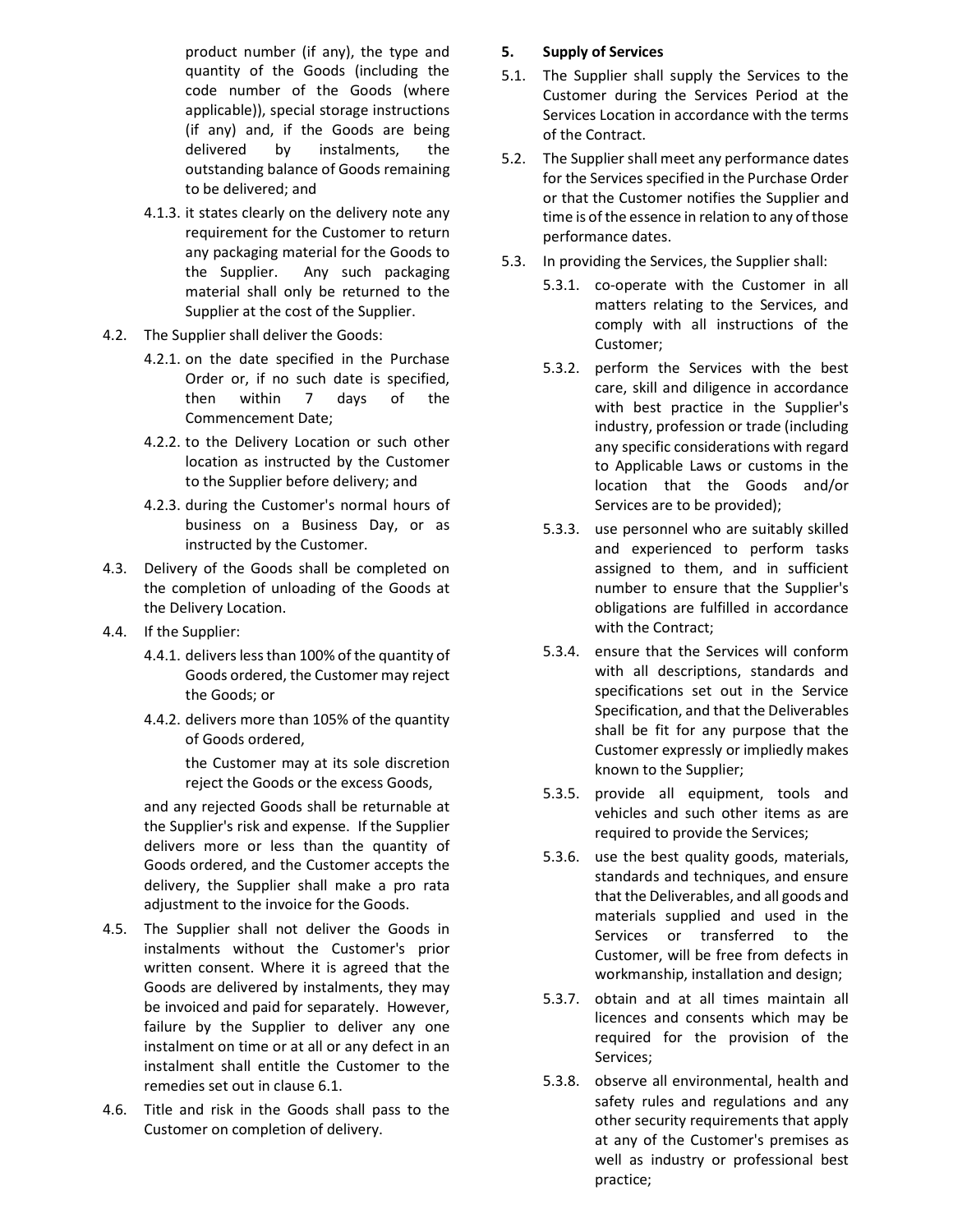- 5.3.9. hold all materials, equipment and tools, drawings, specifications and data supplied by the Customer to the Supplier (Customer Materials) in safe custody at its own risk, maintain the Customer Materials in good condition until returned to the Customer, and not dispose or use the Customer Materials other than in accordance with the Customer's written instructions or authorisation;
- 5.3.10. not do or omit to do anything which may cause the Customer to lose any licence, authority, consent or permission upon which it relies for the purposes of conducting its business, and the Supplier acknowledges that the Customer may rely or act on the Services; and
- 5.3.11. comply with any additional obligations as set out in the Service Specification.
- 5.4. If any of the Supplier Personnel are to attend upon the Customer's premises as part of delivery of the Services, the Supplier shall (prior to such attendance):
	- 5.4.1.comply with all authorisation and staff screening procedures requested by the Customer (including any set out in the Specific Requirements) and ensure that only such Supplier Personnel who are authorised and screened in accordance with such procedures are engaged in the performance of the Services upon the Customer's premises;
	- 5.4.2.ensure that such Supplier Personnel have a valid and subsisting leave, permit or visa to enter or remain in the country where the Services are to be provided and to undertake the relevant Services there;
	- 5.4.3.ensure that such Supplier Personnel are not subject to any conditions (in relation to such leave, permit or visa) which may affect the Supplier's obligations under the Contract.
- 5.5. If any of the Supplier Personnel are to attend upon the Customer's premises as part of the delivery of the Services, the Supplier shall (and shall procure that the Supplier Personnel shall) at all times comply with the Customer's drugs and alcohol policy and in any event:
	- 5.5.1.the Supplier acknowledges that compliance with clause 5.5 is a condition of attendance by the Supplier

Personnel onto the Customer's premises; and

- 5.5.2. the Customer's drugs and alcohol policy shall be communicated to all Supplier Personnel by the Supplier.
- 5.6. Any failure by the Supplier and/or the Supplier Personnel to comply with the provisions of clause 5.5 may result in the removal from the Customer's premises of all or any of the Supplier Personnel. In this event, the Customer reserves the right to engage another supplier to complete the Services at the Supplier's expense and without liability to the Customer.
- 5.7. The Supplier shall make all Supplier Personnel aware of and procure their compliance with the applicable requirements under the Contract.

# 6. Customer remedies

- 6.1. If the Supplier fails to deliver the Goods by the applicable date or to perform the Services by the applicable date, or both, the Customer shall, without limiting or affecting other rights or remedies available to it, have any one or more of the following rights and remedies:
	- 6.1.1. to terminate the Contract with immediate effect by giving written notice to the Supplier;
	- 6.1.2. to refuse to accept any subsequent performance of the Services and/or delivery of the Goods which the Supplier attempts to make;
	- 6.1.3. to recover from the Supplier any costs incurred by the Customer in obtaining substitute goods and/or services from a third party;
	- 6.1.4. to require a refund from the Supplier of sums paid in advance for Services that the Supplier has not provided and/or Goods that it has not delivered; and
	- 6.1.5. to claim damages for any additional costs, loss or expenses incurred by the Customer which are in any way attributable to the Supplier's failure to meet such dates.
- 6.2. If the Supplier has delivered Goods that do not comply with the undertakings set out in clause 3.1, then, without limiting or affecting other rights or remedies available to it, the Customer shall have one or more of the following rights and remedies, whether or not it has accepted the Goods:
	- 6.2.1. to terminate the Contract with immediate effect by giving written notice to the Supplier;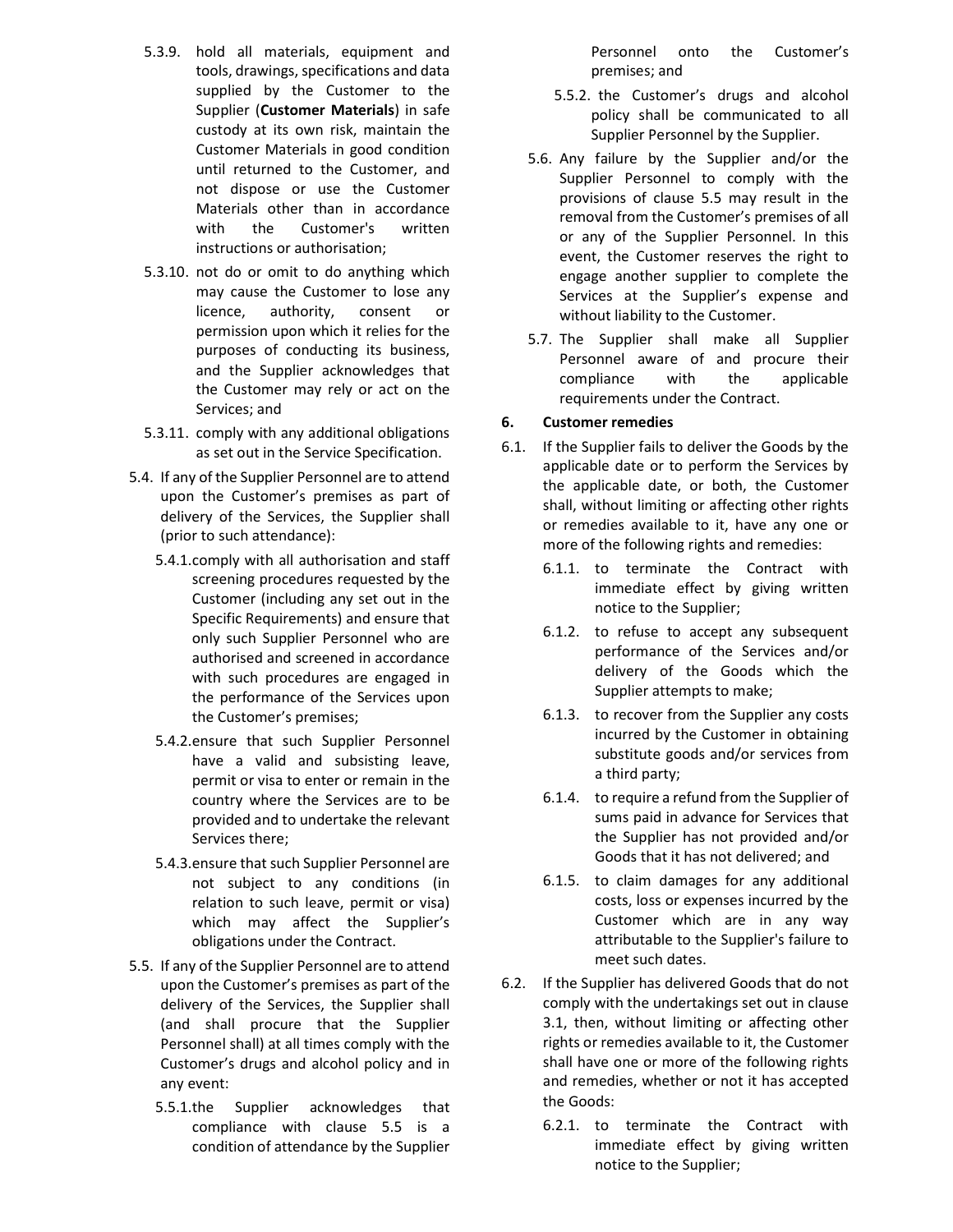- 6.2.2. to reject the Goods (in whole or in part) whether or not title has passed and to return them to the Supplier at the Supplier's own risk and expense;
- 6.2.3. to require the Supplier to repair or replace the rejected Goods, or to provide a full refund of the price of the rejected Goods (if paid);
- 6.2.4. to refuse to accept any subsequent delivery of the Goods which the Supplier attempts to make;
- 6.2.5. to recover from the Supplier any expenditure incurred by the Customer in obtaining substitute goods from a third party; and
- 6.2.6. to claim damages for any additional costs, loss or expenses incurred by the Customer arising from the Supplier's failure to supply Goods in accordance with clause 3.1.
- 6.3. If the Supplier has supplied Services that do not comply with the requirements of clause 5.3.4 then, without limiting or affecting other rights or remedies available to it, the Customer shall have one or more of the following rights and remedies:
	- 6.3.1. to terminate the Contract with immediate effect by giving written notice to the Supplier;
	- 6.3.2. to return the Deliverables to the Supplier at the Supplier's own risk and expense;
	- 6.3.3. to require the Supplier to provide repeat performance of the Services, or to provide a full refund of the price paid for the Services (if paid);
	- 6.3.4. to refuse to accept any subsequent performance of the Services which the Supplier attempts to make;
	- 6.3.5. to recover from the Supplier any expenditure incurred by the Customer in obtaining substitute services or deliverables from a third party; and
	- 6.3.6. to claim damages for any additional costs, loss or expenses incurred by the Customer arising from the Supplier's failure to comply with clause 5.3.4.
- 6.4. These Conditions shall extend to any substituted or remedial services and/or repaired or replacement goods supplied by the Supplier.
- 6.5. The Customer's rights and remedies under the Contract are in addition to, and not exclusive of, any rights and remedies implied by statute and common law.

# 7. Customer's obligations

- 7.1. The Customer shall:
	- 7.1.1. provide the Supplier with reasonable access at reasonable times to the Customer's premises for the purpose of providing the Services;
	- 7.1.2. provide such necessary information for the provision of the Services as the Supplier may reasonably request.

# 8. Specific Requirements

The Supplier and the Customer shall each comply with their respective obligations under the Specific Requirements (if any) listed within the Purchase Order.

# 9. Audit and Inspection

- 9.1 The Customer may, at any time on reasonable notice (either by itself or through an agent, who shall not be a direct competitor of the Supplier, and who shall be bound by confidentiality obligations no less stringent than those set out in these Conditions), conduct an audit or inspection of the performance of the Supplier's obligations under the Contract, including associated procedures, systems, processes and documents (Audit).
- 9.2 The Supplier shall allow the Customer, or its appointed auditor or inspector, access to its premises and shall provide all such information as is reasonably required to facilitate an Audit.
- 9.3 In the event of any non-compliance being found through an Audit, the Supplier shall pay the Customer's costs associated with the Audit and shall undertake at its own cost, any corrective action required by the Customer to remedy the non-compliance, including any overcharge in excess of 5% or such other tolerance as may be specified in the Specific Requirements.
- 9.4 An Audit shall not negate or diminish any duty owed by the Supplier and any failure to inspect or to identify non-compliance shall not constitute a waiver of the Customer's rights in relation to it.

# 10. Charges and payment

- 10.1. The price for the Goods:
	- 10.1.1. shall be the price set out in the Purchase Order, or if no price is quoted, the price set out in the Supplier's published price list in force at the Commencement Date; and
	- 10.1.2. shall be inclusive of the costs of packaging, insurance and carriage of the Goods. No extra charges shall be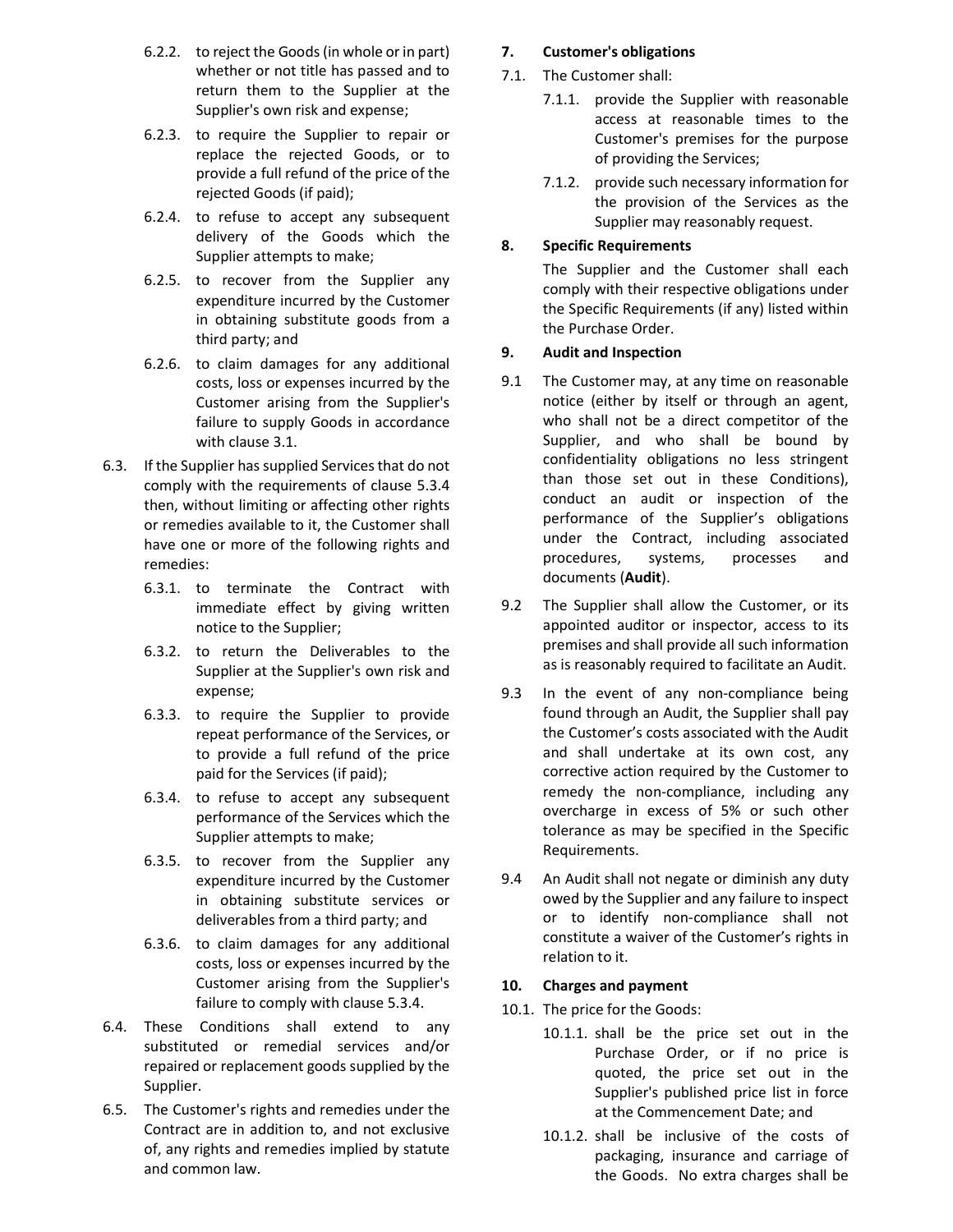effective unless agreed in writing and signed by the Customer.

- 10.2. The charges for the Services shall be set out in the Purchase Order and shall be the full and exclusive remuneration of the Supplier in respect of the performance of the Services. Unless otherwise agreed in writing by the Customer, the charges shall include every cost and expense of the Supplier directly or indirectly incurred in connection with the performance of the Services.
- 10.3. In respect of the Goods, the Supplier shall invoice the Customer on or at any time after completion of delivery unless otherwise stated in the Purchase Order. In respect of Services, the Supplier shall invoice the Customer on completion of the Services (to the reasonable satisfaction of the Customer). Each invoice shall include such supporting information required by the Customer to verify the accuracy of the invoice, including the relevant purchase order number. Failure by the Supplier to submit an invoice which contains the relevant supporting information may result in a late or non-payment for which no additional payment (including any interest on late payment) shall be made by the Customer.
- 10.4. In consideration of the supply of Goods and/or Services by the Supplier, the Customer shall pay the invoiced amounts, within 45 days of the end of the month following the month in which the Customer receives a correctly rendered invoice, to a bank account nominated in writing by the Supplier.
- 10.5. Payment by the Customer does not constitute acceptance of Goods and/or Services by the Customer.
- 10.6. All amounts payable by the Customer under the Contract are exclusive of amounts in respect of valued added tax chargeable from time to time (VAT). Where any taxable supply for VAT purposes is made under the Contract by the Supplier to the Customer, the Customer shall, on receipt of a valid VAT invoice from the Supplier, pay to the Supplier such additional amounts in respect of VAT as are chargeable on the supply of the Goods and/or Services at the same time as payment is due for the supply of the Goods and/or Services.
- 10.7. If a party fails to make any payment due to the other party under the Contract by the due date for payment, then the defaulting party shall pay interest on the overdue sum from the due date until payment of the overdue sum, whether before or after judgment. Interest under this clause will accrue each date at 4% a year above the Bank of England's base rate

from time to time, but at 4% a year for any period when the base rate is below 0%. Where a payment is disputed in good faith, interest is only payable after the dispute is resolved, on sums found or agreed to be due, from 30 days after the dispute is resolved until payment.

- 10.8. The Supplier shall maintain complete and accurate records of the time spent and materials used by the Supplier in providing the Services, and the Supplier shall allow the Customer to inspect such records at all reasonable times on request.
- 10.9. Payments may be withheld by the Customer in whole or in part if any Goods and/or Services are not in accordance with the Contract. The Customer may at any time, without notice to the Supplier, set off any liability of the Supplier to the Customer against any liability of the Customer to the Supplier, whether either liability is present or future, liquidated or unliquidated, and whether or not either liability arises under the Contract. Any exercise by the Customer of its rights under this clause shall not limit or affect any other rights or remedies available to it under the Contract or otherwise.

#### 11. Intellectual property rights

- 11.1. All Intellectual Property Rights in or arising out of or in connection with the Services (other than Intellectual Property Rights in any Customer Materials) shall be owned by the Supplier.
- 11.2. The Supplier grants to the Customer, or shall procure the direct grant to the Customer of, a fully paid-up, worldwide, non-exclusive, royalty-free licence during the term of the Contract to copy and modify the Deliverables (excluding Customer Materials) for the purpose of receiving and using the Services and the Deliverables.
- 11.3. The Customer grants the Supplier a fully paidup, non-exclusive, royalty-free nontransferable licence to copy and modify any materials provided by the Customer to the Supplier for the term of the Contract for the purpose of providing the Services to the Customer.
- 11.4. The Supplier acknowledges that all rights in the Customer Materials are and shall remain the exclusive property of the Customer.
- 12. TUPE
- 12.1 The Supplier warrants to the Customer and any New Supplier that TUPE shall not apply on or as a result of the termination of the provision of the Services by the Supplier.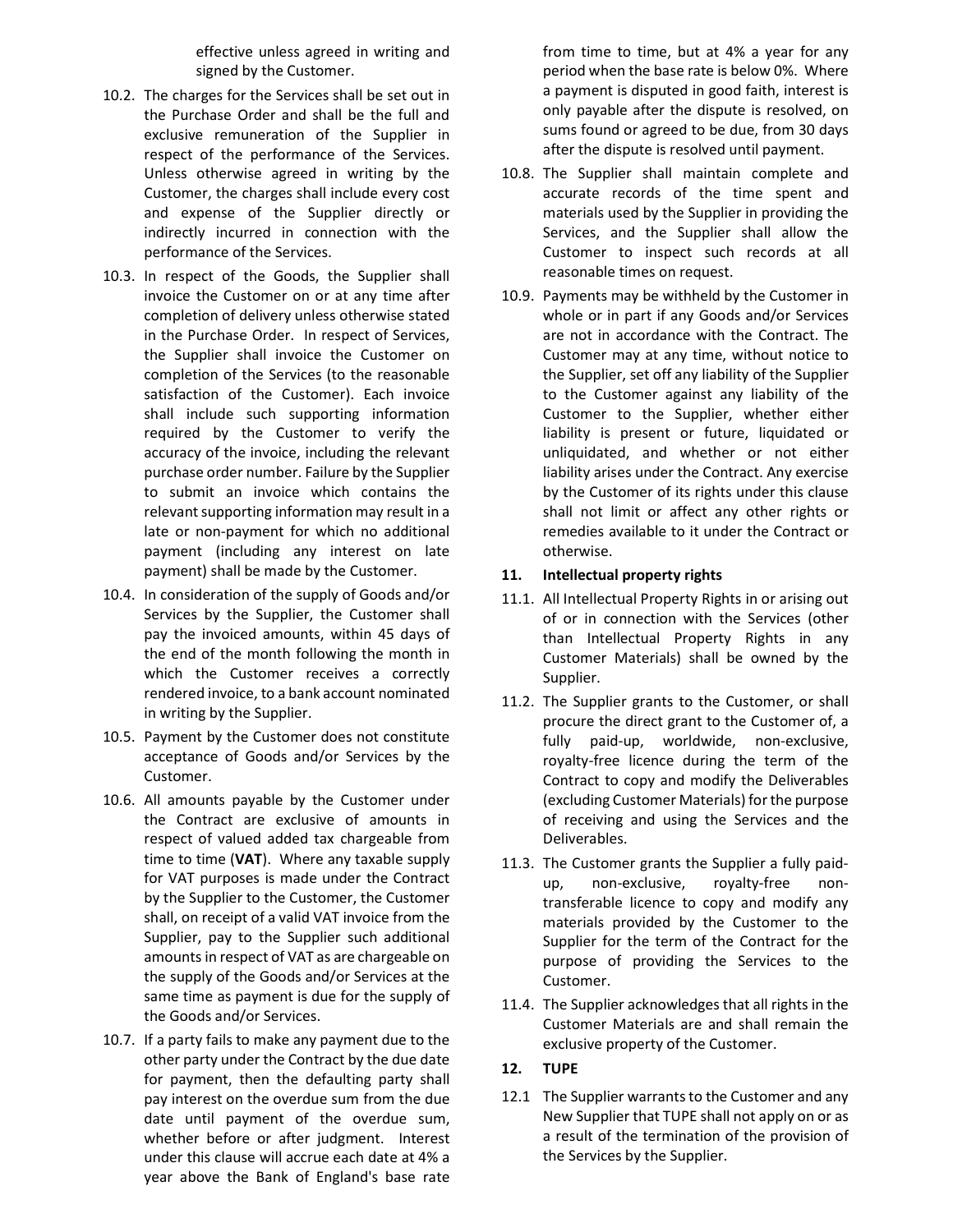12.2 The Supplier shall indemnify the Customer and any New Supplier against all liabilities, costs, expenses, damages and losses (including any direct, indirect or consequential losses, loss of profit, loss of reputation and all interest, penalties and legal costs (calculated on a full indemnity basis) and all other reasonable professional costs and expenses) suffered or incurred by the Customer and/or any New Supplier arising in connection with or as a result of a breach of the warranty in clause 12.1.

# 13. Indemnity

- 13.1. The Supplier shall indemnify the Customer against all liabilities, costs, expenses, damages and losses (including any direct, indirect or consequential losses, loss of profit, loss of reputation and all interest, penalties and legal costs (calculated on a full indemnity basis) and all other reasonable professional costs and expenses) suffered or incurred by the Customer arising out of or in connection with:
	- 13.1.1. any claim made against the Customer for actual or alleged infringement of a third party's intellectual property rights arising out of, or in connection with, the manufacture, supply or use of the Goods, or receipt, use or supply of the Services (excluding the Customer Materials);
	- 13.1.2. any claim made against the Customer by a third party for death, personal injury or damage to property arising out of, or in connection with, defects in the Goods, as delivered, or the Deliverables;
	- 13.1.3. any breach by the Supplier of clause 5.5 and/or clause 18; and
	- 13.1.4. any claim made against the Customer by a third party arising out of or in connection with the supply of the Goods, as delivered, or the Services.
- 13.2. This clause 13 shall survive termination of the Contract.

#### 14. Health and Safety

- 24.1 The Supplier will comply with all Applicable Laws regarding health and safety and consumer protection.
- 24.2 The Supplier will provide the Customer with all necessary information for the safe use, maintenance, handling, cleaning, processing, storage, transportation and disposal of the

Goods or the carrying out of the Services and shall update the information as it enters the public domain.

24.3 The Supplier will maintain accurate and complete records relating to the design, manufacture and testing of the Goods or the provision of the Services to the Customer. The Customer will have complete access to such records as required.

### 15. Insurance

During the term of the Contract and for a period of 12 months thereafter, the Supplier shall maintain in force, with a reputable insurance company, such insurance necessary to cover any liabilities that may arise under or in connection with the Contract, and, in any event, the Supplier shall comply with the insurance requirements set out in the Supplier's Vetting Requirements Questionnaire (if applicable) and any Minimum Insurance Requirements (both in relation to types of insurance and duration of cover), and shall, on the Customer's request, produce both the insurance certificate giving details of cover and the receipt for the current year's premium in respect of each insurance.

#### 16. Confidentiality

- 16.1. Each party undertakes that it shall not at any time, disclose to any person any confidential information concerning the business, affairs, customers, clients or suppliers of the other party, except as permitted by clause 16.2.
- 16.2. Each party may disclose the other party's confidential information:
	- 16.2.1. to its employees, officers, representatives, contractors, subcontractors or advisers who need to know such information for the purposes of exercising the party's rights or carrying out its obligations under the Contract. Each party shall ensure that its employees, officers, representatives, contractors, subcontractors or advisers to whom it discloses the other party's confidential information comply with this clause 16; and
	- 16.2.2. as may be required by law, a court of competent jurisdiction or any governmental or regulatory authority.
- 16.3. Neither party shall use the other party's confidential information for any purpose other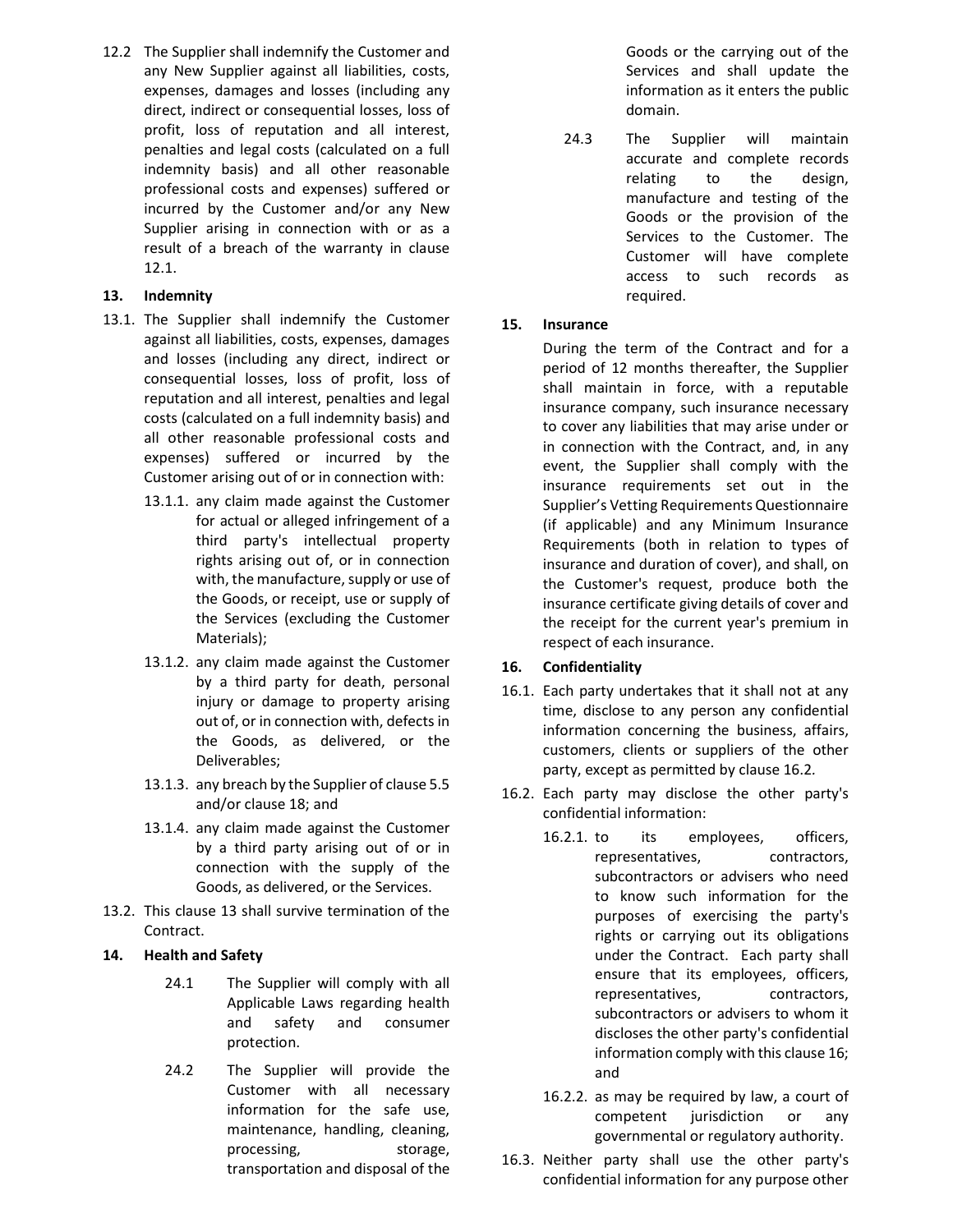than to exercise its rights and perform its obligations under or in connection with the Contract.

### 17. Compliance with relevant laws and policies

- 17.1. In performing its obligations under the Contract, the Supplier shall (and shall procure that the Supplier Personnel shall):
	- 17.1.1. comply with all applicable laws, statutes, regulations and codes from time to time in force; and
	- 17.1.2. comply with the Mandatory Policies.

# 18. Data protection

- 18.1. The following definitions apply in this clause 18:
	- 18.1.1. Controller, Processor, Data Subject, Personal Data, Personal Data Breach, processing and appropriate technical and organisational measures: as defined in the Data Protection Legislation.
	- 18.1.2. Data Protection Legislation: all applicable data protection and privacy legislation in force from time to time in the UK including the retained EU law version of the General Data Protection Regulation ((EU) 2016/679) (UK GDPR); the Data Protection Act 2018 (and regulations made thereunder) and the Privacy and Electronic Communications Regulations 2003 (SI 2003/2426) as amended.
	- 18.1.3. Domestic Law: the law of the United Kingdom or a part of the United Kingdom.
- 18.2. Both parties will comply with all applicable requirements of the Data Protection Legislation. This clause 18 is in addition to, and does not relieve, remove or replace, a party's obligations or rights under the Data Protection Legislation.
- 18.3. The parties acknowledge that for the purposes of the Data Protection Legislation, the Customer is the Controller and the Supplier is the Processor. The Specific Requirements set out the scope, nature and purpose of processing by the Supplier, the duration of the processing and the types of Personal Data and categories of Data Subject.
- 18.4. Without prejudice to the generality of clause 18.2, the Customer will ensure that it has all necessary appropriate consents and notices in place to enable lawful transfer of the Personal Data to the Supplier and/or lawful collection of the Personal Data by the Supplier on behalf of

the Customer for the duration and purposes of the Contract.

- 18.5. Without prejudice to the generality of clause 18.2, the Supplier shall, in relation to any Personal Data processed in connection with the performance by the Supplier of its obligations under the Contract:
	- 18.5.1. process that Personal Data only on the documented written instructions of the Customer which are set out in the Specific Requirements unless the Supplier is required by Domestic Law to otherwise process that Personal Data. Where the Supplier is relying on Domestic Law as the basis for processing Personal Data, the Supplier shall promptly notify the Customer of this before performing the processing required by the Domestic Law unless the Domestic Law prohibits the Supplier from so notifying the Customer;
	- 18.5.2. ensure that it has in place appropriate technical and organisational measures, reviewed and approved by the Customer, to protect against unauthorised or unlawful processing of Personal Data and against accidental loss or destruction of, or damage to, Personal Data, appropriate to the harm that might result from the unauthorised or unlawful processing or accidental loss, destruction or damage and the nature of the data to be protected, having regard to the state of technological development and the cost of implementing any measures (those measures may include, where appropriate, pseudonymising and encrypting Personal Data, ensuring confidentiality, integrity, availability and resilience of its systems and services, ensuring that availability of and access to Personal Data can be restored in a timely manner after an incident, and regularly assessing and evaluating the effectiveness of the technical and organisational measures adopted by it);
	- 18.5.3. ensure that all personnel who have access to and/or process Personal Data are obliged to keep the Personal Data confidential; and
	- 18.5.4. not transfer any Personal Data outside of the UK unless the prior written consent of the Customer has been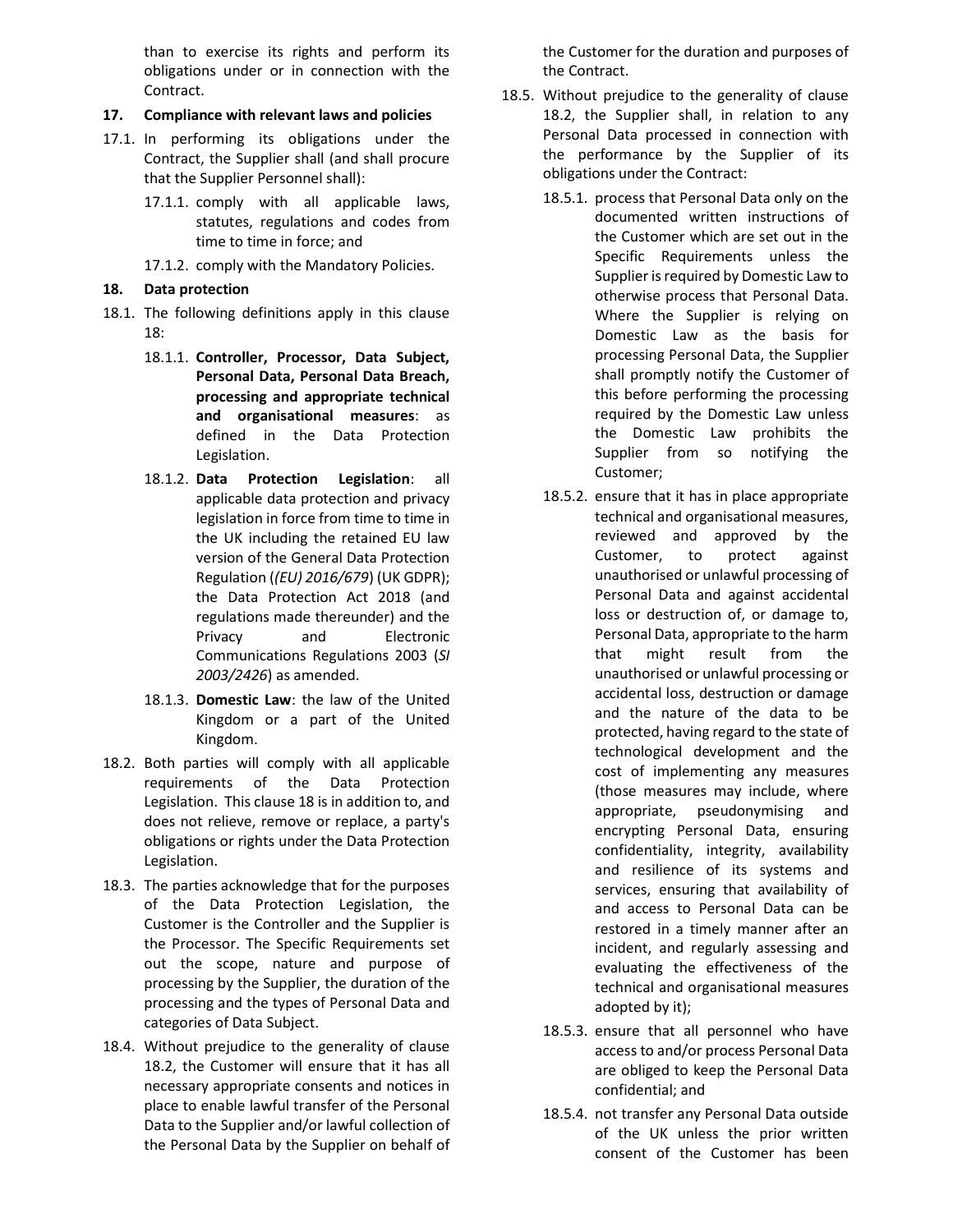obtained and the following conditions are fulfilled:

- 18.5.4.1. the Customer or the Supplier has provided appropriate safeguards in relation to the transfer;
- 18.5.4.2. the Data Subject has enforceable rights and effective legal remedies;
- 18.5.4.3. the Supplier complies with its obligations under the Data Protection Legislation by providing an adequate level of protection to any Personal Data that is transferred; and
- 18.5.4.4. the Supplier complies with reasonable instructions notified to it in advance by the Customer with respect to the processing of the Personal Data;
- 18.5.5. assist the Customer, at the Customer's cost, in responding to any request from a Data Subject and in ensuring compliance with its obligations under the Data Protection Legislation with respect to security, breach notifications, impact assessments and consultations with supervisory authorities or regulators;
- 18.5.6. notify the Customer without undue delay on becoming aware of a Personal Data Breach;
- 18.5.7. at the written direction of the Customer, delete or return Personal Data and copies thereof to the Customer on termination of the Contract unless required by Domestic Law to store the Personal Data; and
- 18.5.8. maintain complete and accurate records and information to demonstrate its compliance with this clause 18 and allow for audits by the Customer or the Customer's designated auditor and immediately inform the Customer if, in the opinion of the Supplier, an instruction infringes the Data Protection Legislation.
- 18.6. The Customer does not consent to the Supplier appointing any third-party processor of Personal Data under the Contract.

#### 19. Termination

19.1. Without affecting any other right or remedy available to it, the Customer may terminate the Contract:

- 19.1.1. with immediate effect by giving written notice to the Supplier if:
	- 19.1.1.1. the Supplier commits a material breach of any term of the Contract which breach is irremediable or (if such breach is remediable) fails to remedy that breach within a period of 7 days after being notified in writing to do so;
	- 19.1.1.2. the Supplier's financial position deteriorates so far as to reasonably justify the opinion that its ability to give effect to the terms of this agreement is in jeopardy. The Supplier shall promptly (and in any event within 5 days of request) provide such information as reasonably required by the Customer from time to time in order to assess the financial position and/or ability of the Supplier to perform its obligations under the Contract;
		- 19.1.1.3. there is a change of Control of the Supplier; or
		- 19.1.1.4. the Supplier commits a breach of clause 17;
- 19.1.2. for convenience by giving the Supplier 30 days' written notice.
- 19.2. Without affecting any other right or remedy available to it, either party may terminate the Contract with immediate effect by giving written notice to the other party if:
	- 19.2.1. the other party takes any step or action in connection with its entering administration, provisional liquidation or any composition or arrangement with its creditors (other than in relation to a solvent restructuring), obtaining a moratorium, being wound up (whether voluntarily or by order of the court, unless for the purpose of a solvent restructuring), having a receiver appointed to any of its assets or ceasing to carry on business or, if the step or action is taken in another jurisdiction, in connection with any analogous procedure in the relevant jurisdiction; or
	- 19.2.2. the other party suspends, or threatens to suspend, or ceases or threatens to cease to carry on all or a substantial part of its business.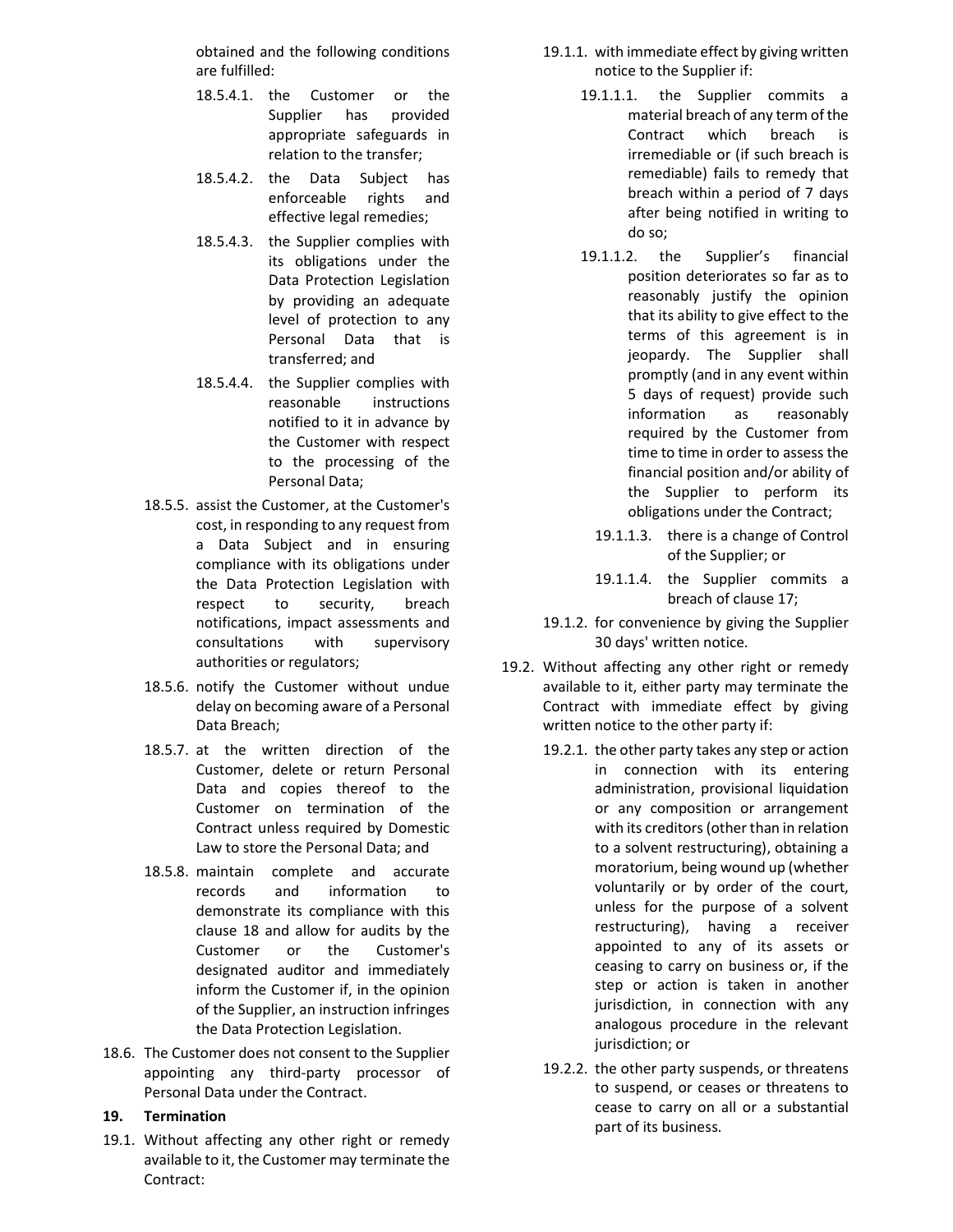### 20. Consequences of termination

- 20.1.1. On termination of the Contract, the Supplier shall immediately deliver to the Customer all Deliverables whether or not then complete and return all Customer Materials. If the Supplier fails to do so, then the Customer may enter the Supplier's premises and take possession of them. Until they have been returned or delivered, the Supplier shall be solely responsible for their safe keeping and will not use them for any purpose not connected with the Contract.
- 20.2. Termination or expiry of the Contract shall not affect the parties' rights and remedies that have accrued as at termination or expiry, including the right to claim damages in respect of any breach of the Contract which existed at or before the date of termination or expiry.
- 20.3. Any provision of the Contract that expressly or by implication is intended to come into or continue in force on or after termination or expiry of the Contract shall remain in full force and effect.

# 21. Force majeure

Neither party shall be in breach of the Contract nor liable for delay in performing, or failure to perform, any of its obligations under the Contract if such delay or failure result from events, circumstances or causes beyond its reasonable control. In such circumstances the affected party shall be entitled to a reasonable extension of the time for performing such obligations. If the period of delay or nonperformance continues for 12 weeks, the party not affected may terminate the Contract by giving 15 days' written notice to the affected party.

# 22. General

# 22.1. Assignment and other dealings.

- 22.1.1. The Customer may at any time assign, mortgage, charge, subcontract, delegate, declare a trust over or deal in any other manner with all or any of its rights and obligations under the Contract.
- 22.1.2. The Supplier shall not assign, transfer, mortgage, charge, delegate, declare a trust over or deal in any other manner with any of its rights and obligations under the Contract without the prior written consent of the Customer.
- 22.2. Subcontracting. The Supplier may not subcontract any or all of its rights or obligations under the Contract without the prior written

consent of the Customer. If the Customer consents to any subcontracting by the Supplier, the Supplier shall remain responsible for all the acts and omissions of its subcontractors as if they were its own.

# 22.3. Notices.

- 22.3.1. Any notice or other communication given to a party under or in connection with the Contract shall be in writing and shall be:
	- 22.3.1.1. delivered by hand or by prepaid first-class post or other next working day delivery service at its registered office (if a company) or its principal place of business (in any other case); or
	- 22.3.1.2. sent by email to the address specified the Purchase Order.
- 22.3.2. Any notice or communication shall be deemed to have been received:
	- 22.3.2.1. if delivered by hand, at the time the notice is left at the proper address;
	- 22.3.2.2. if sent by pre-paid first-class post or other next working day delivery service, at 9.00 am on the second Business Day after posting; or
	- 22.3.2.3. if sent by email, at the time of transmission, or, if this time falls outside business hours in the place of receipt, when business hours resume. In this clause 22.3.2.3, business hours means 9.00am to 5.00pm Monday to Friday on a day that is not a public holiday in the place of receipt.
- 22.3.3. This clause does not apply to the service of any proceedings or other documents in any legal action or, where applicable, any arbitration or other method of dispute resolution.
- 22.4. Severance. If any provision or part-provision of the Contract is or becomes invalid, illegal or unenforceable, it shall be deemed deleted, but that shall not affect the validity and enforceability of the rest of this agreement. If any provision of the Contract is deemed deleted under this clause 22.4 the parties shall negotiate in good faith to agree a replacement provision that, to the greatest extent possible,